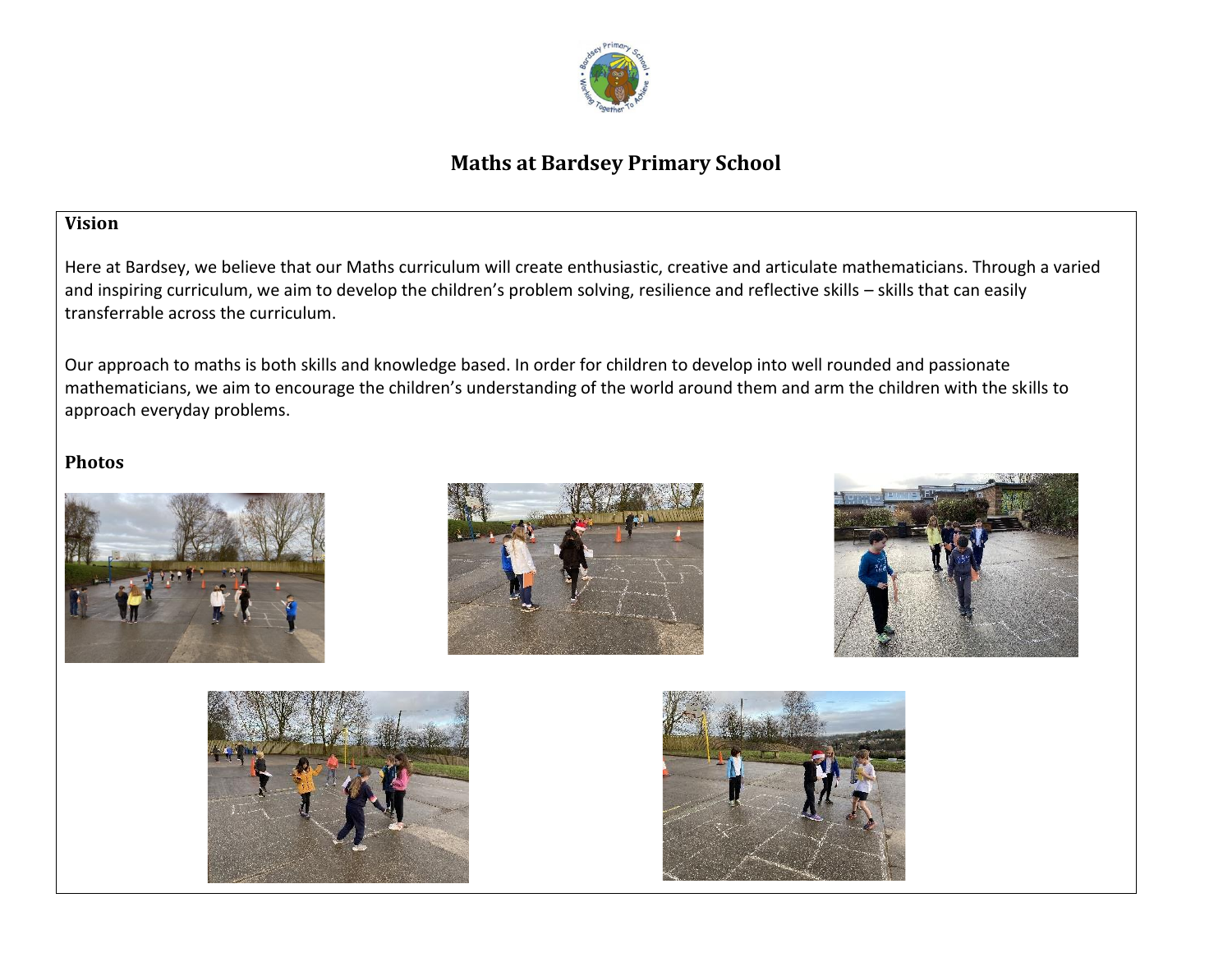#### **Introduction**

We provide an ambitious, connected curriculum accessible to all pupils in school right through from Reception to the end of Year 6 through the White Rose Maths Hub that ensures there is appropriate breadth and depth throughout the children's' learning. Children develop resilience and self-confidence in applying their learning skills.

Mathematics is an interconnected subject in which pupils need to be able to move fluently between representations of mathematical ideas. The programmes of study are, by necessity, organised into apparently distinct domains, but pupils should make rich connections across mathematical ideas to develop fluency, mathematical reasoning and competence in solving increasingly sophisticated problems. They should also apply their mathematical knowledge to science and other subjects.

The expectation is that the majority of pupils will move through the programmes of study at broadly the same pace. However, decisions about when to progress are based on the security of pupils' understanding and their readiness to progress to the next stage. Pupils who grasp concepts rapidly are challenged through being offered rich and sophisticated problems before any acceleration through new content. Those who are not sufficiently fluent with earlier material consolidate their understanding, including through additional practice, before moving on.

## **EYFS Curriculum**

Please see the Mathematical Development for EYFS in the attached document below.

**<https://www.foundationyears.org.uk/files/2012/03/Development-Matters-FINAL-PRINT-AMENDED.pdf>**

## **Key Stage 1 and Key Stage 2 National Curriculum**

The National Curriculum for maths in Primary Document can be found using the links below. This highlights the programme of study both statutory and non-statutory for each Key Stage.

[https://assets.publishing.service.gov.uk/government/uploads/system/uploads/attachment\\_data/file/335158/PRIMARY\\_national\\_curriculum\\_-](https://assets.publishing.service.gov.uk/government/uploads/system/uploads/attachment_data/file/335158/PRIMARY_national_curriculum_-_Mathematics_220714.pdf) Mathematics 220714.pdf

A progression of skills map for each Year group can be found later in this document.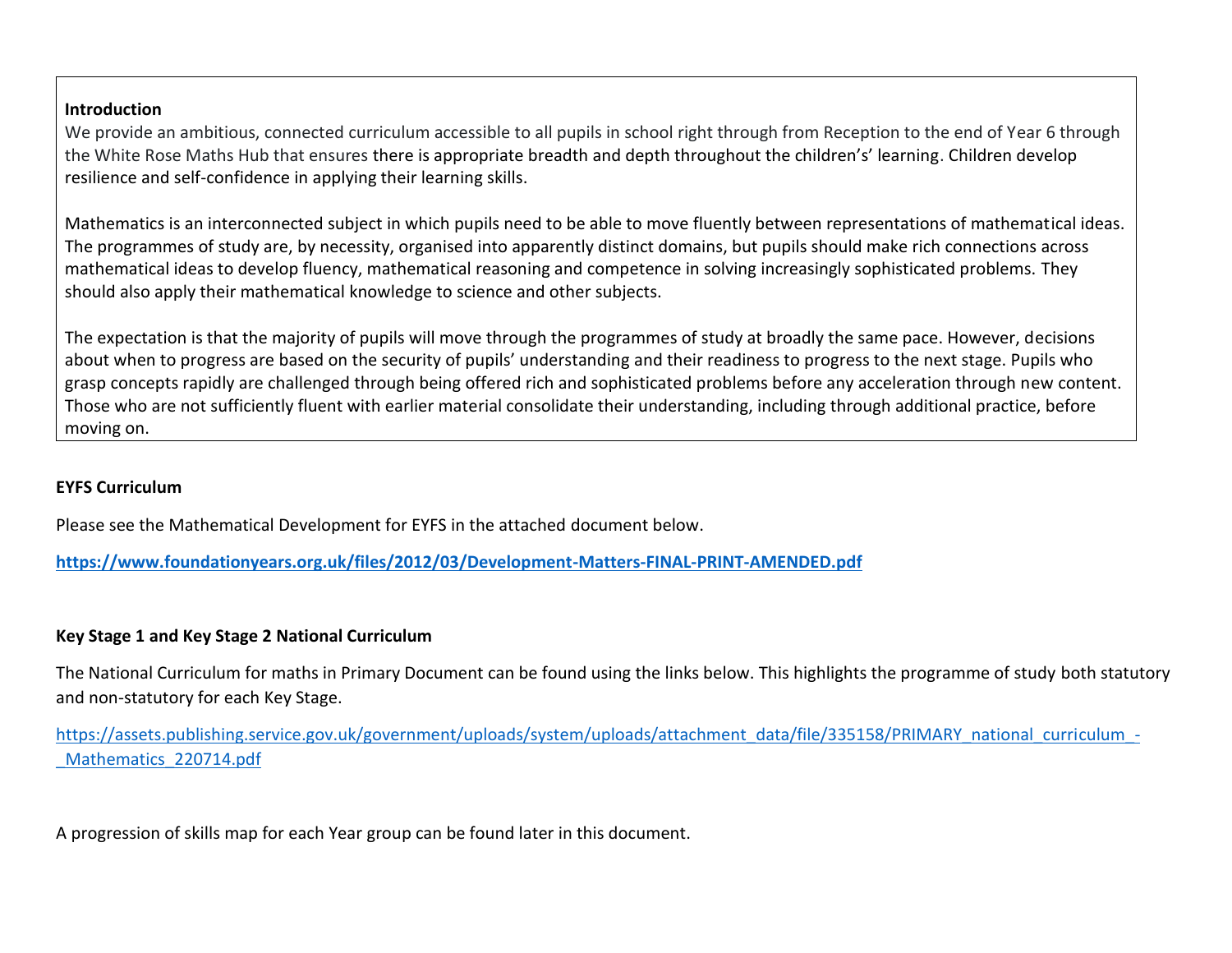#### **Intent**

Our Maths curriculum intends to:

- Ensure our children have access to a high-quality Maths curriculum that is both challenging and enjoyable.
- Provide our children with a variety of mathematical opportunities, which will enable them to make the connections in learning needed to enjoy greater depth in learning.
- Recall key number facts with speed and accuracy and use them to calculate and work out unknown facts.
- Ensure children are confident mathematicians who are not afraid to take risks.
- Fully develop independent learners with inquisitive minds who have secure mathematical foundations and an interest in selfimprovement.
- Gives each pupil a chance to believe in themselves as mathematicians and develop the power of resilience and perseverance when faced with mathematical challenges.



#### **Implementation**

We use White Rose Maths Hub schemes of learning to ensure firm foundations and sequence our learning. Alongside the SOL, we use a range of rich resources to enhance our lessons and deepen understanding from websites such as NCETM and Nrich.

#### **Key Vocabulary**

Maths vocabulary is explicitly taught throughout each block of learning and is shared visibly in each classroom. Children embed mathematical vocabulary that is effectively transferred across other areas of the curriculum e.g., science, DT and PE.

## **Skills**

The National Curriculum for Mathematics (2014) aims for pupils to:

- become **fluent** in the fundamentals of mathematics, including through varied and frequent practice with increasingly complex problems over time, so that pupils have conceptual understanding and are able to recall and apply their knowledge rapidly and accurately to problems
- **reason mathematically** by following a line of enquiry, conjecturing relationships and generalisations, and developing an argument, justification or proof using mathematical language
- **solve problems** by applying their mathematics to a variety of routine and non-routine problems with increasing sophistication, including breaking down problems into a series of simpler steps and persevering in seeking solutions.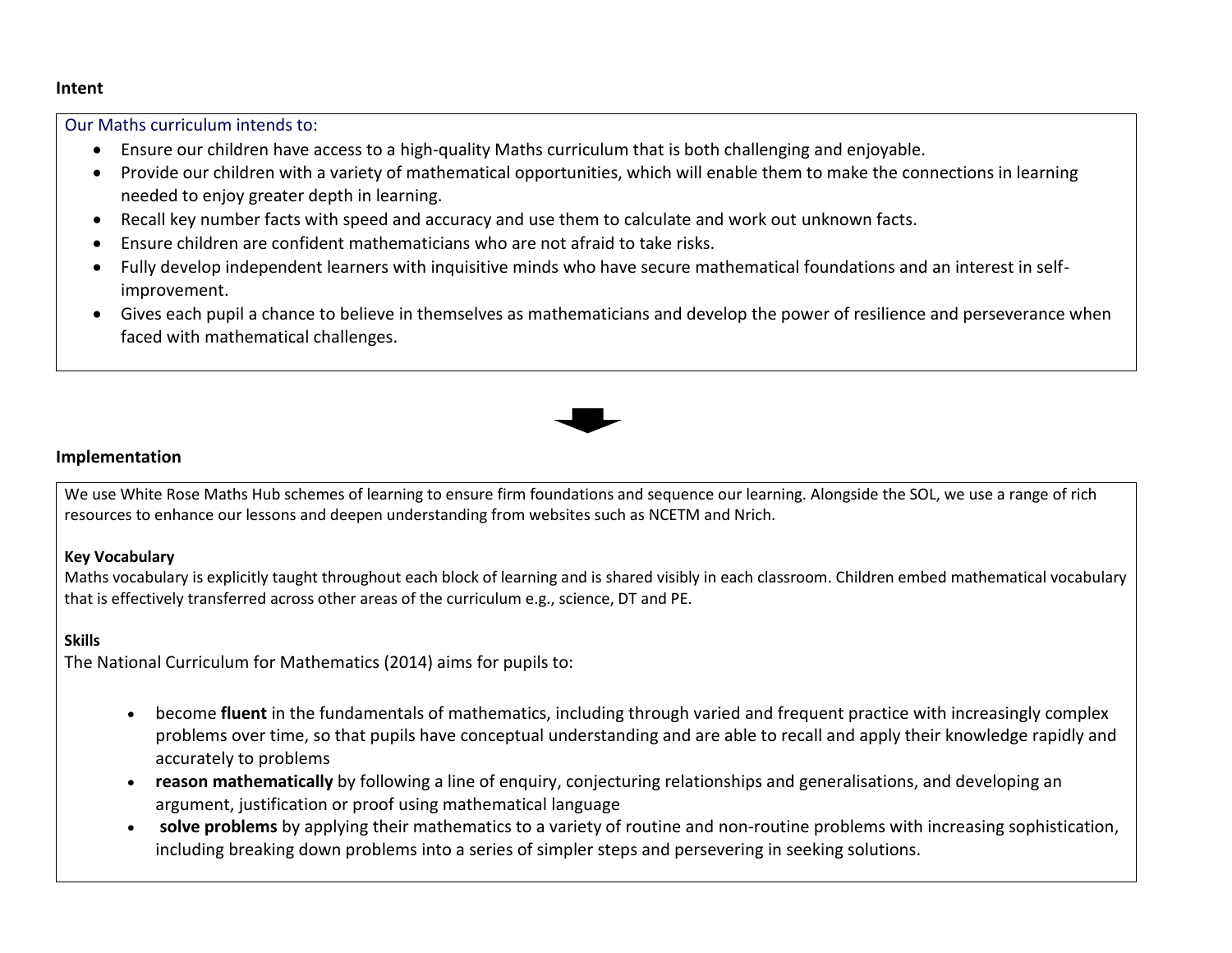#### **Practical Work**

At Bardsey, we recognise the importance for children to gain 'real life' experiences through 'hands on' practical work. We ensure this through the use of concrete, pictoral and abstract approaches. Children are encouraged to use a wide range of mathematical resources to strengthen and broaden their understanding of concepts and skills. The outside environment is effectively used to apply mathematical skills and learning e.g. angles, measuring, direction and position.







#### **Curriculum Enhancements**

Children get the opportunity to participate in weekly Maths challenges/competitions both across year groups and the school through our supporting subscriptions to Mathletics, Times Table Rockstars and Edshed, where we recognise achievement in weekly assemblies and school newsletter/website.

#### **Independent Learning**

In Maths, children are encouraged to use a range of methodical strategies to become fluent mathematicians, then applying these skills into more complex reasoning and problem-solving challenges.

#### **High Quality Resources**

Children have access to engaging and stimulating online resources to support Maths learning at home and in school. We have invested in an array of concrete supporting resources to enable all children across the school to access curriculum content.

### **CPD**

Staff meeting time is used effectively to ensure progression and make adjustments to teaching to enhance pupil engagement. Subject leader frequently engages in up-to-date CPD.



#### **Impact**

The impact and measure of our History curriculum is that pupils are:

- Children demonstrate a quick recall of facts and procedures. This includes the recollection of the times table.
- Children show confidence in believing that they will achieve.
- Each child achieves objectives (expected standard) for year group.
- The flexibility and fluidity to move between different contexts and representations of maths.
- The chance to develop the ability to recognise relationships and make connections in maths lessons.

• Mathematical concepts or skills are mastered when a child can show it in multiple ways, using the mathematical language to explain their ideas, and can independently apply the concept to new problems in unfamiliar situations.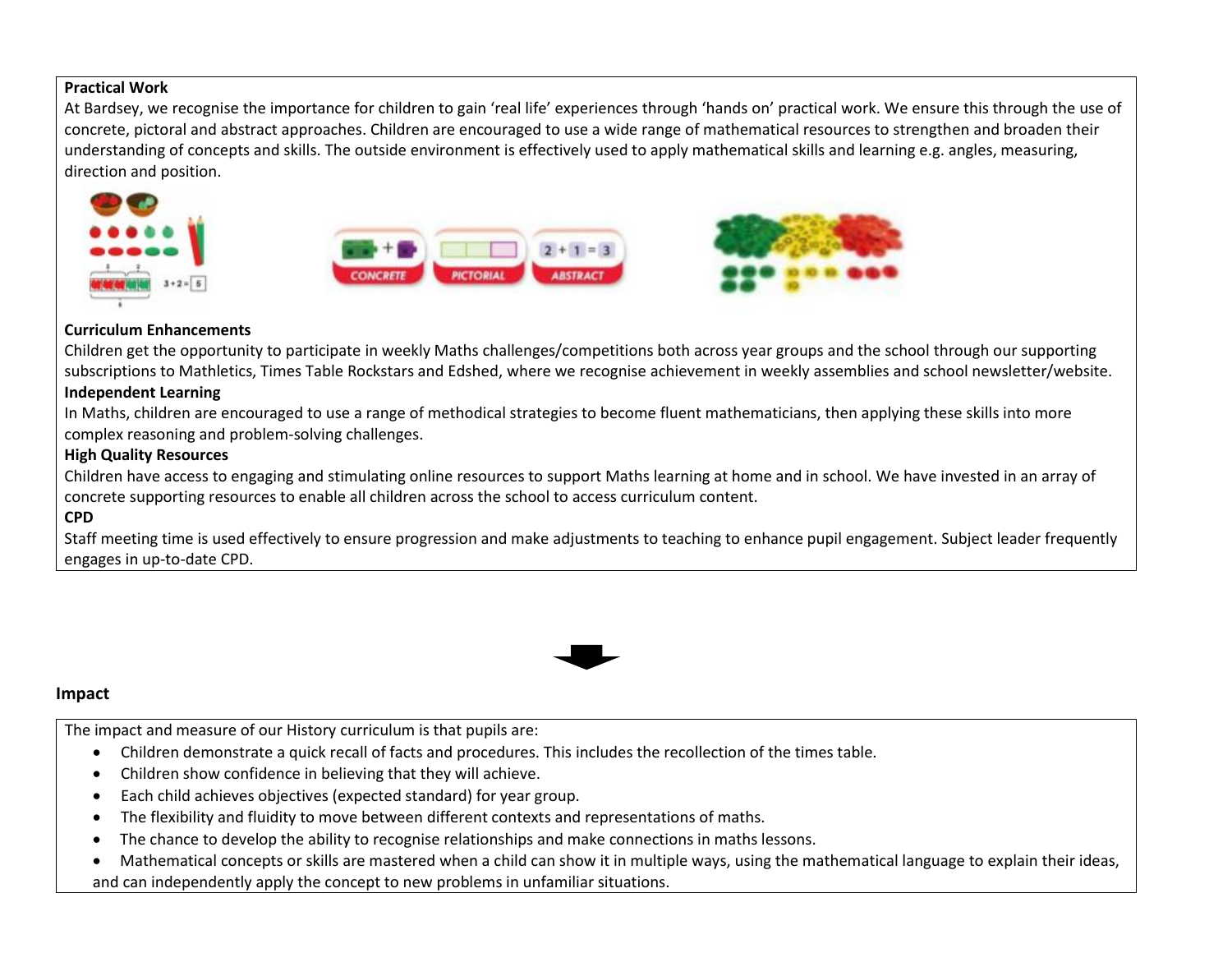• Children show a high level of pride in the presentation and understanding of the work.

#### **Leadership, Assessment and Feedback**

- The Maths leader has a clear role and overall responsibility for the progress of all children in Maths throughout school. Working with SLT, key data is analysed and regular feedback is provided, to inform on progress and future actions.
- Feedback is given on children's learning in line with our feedback policy. Formative assessment within every lesson helps teachers to identify the children who need more support to achieve the intended outcome and who are ready for greater stretch and challenge through planned questioning or additional activities.
- Frequent and progressive assessment of Maths is carried out after each unit block of work across the school. There is also termly assessment that encompass all learning throughout the term. These are sent to subject leader and SLT who analyse data and feedback with next steps and intervention requirements to teaching staff.
- There is a weekly times table check which is introduced in Y2 to monitor children's progression in times table knowledge. There is a Y4 multiplication check covering up to 12 x 12.
- Frequent quizzes and flashbacks are incorporated into the class timetable so equip children with frequent short knowledge bursts.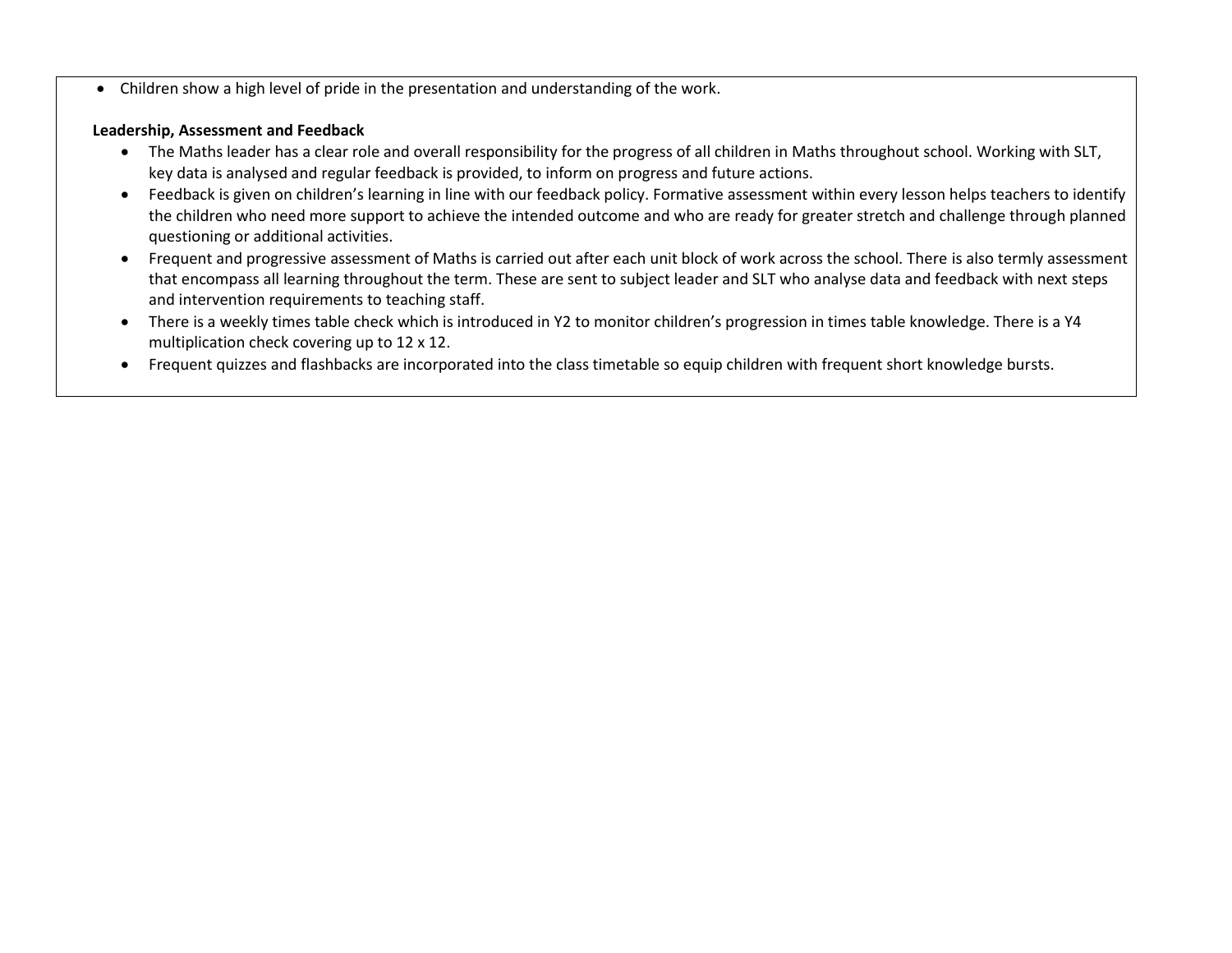## **Our Curriculum Sequencing**

#### **Reception**

|        | Week 1                                                                              | Week 2 | Week 3 | Week 4           | Week 5          | Week 6 | Week 7            | Week 8           | Week 9 | Week 10       | Week 11               | Week 12 |  |
|--------|-------------------------------------------------------------------------------------|--------|--------|------------------|-----------------|--------|-------------------|------------------|--------|---------------|-----------------------|---------|--|
| Autumn | Getting to know you<br>(Take this time to play<br>and get to know the<br>children!) |        |        |                  | Just like me!   |        |                   | It's me 1, 2, 3! |        |               | <b>Light and Dark</b> |         |  |
| Spring | Alive in 5!                                                                         |        |        |                  | Growing 6, 7, 8 |        | Building 9 and 10 |                  |        | Consolidation |                       |         |  |
| Summer | To 20 and Beyond                                                                    |        |        | First, then, now |                 |        | Find my Pattern   |                  |        | On the Move   |                       |         |  |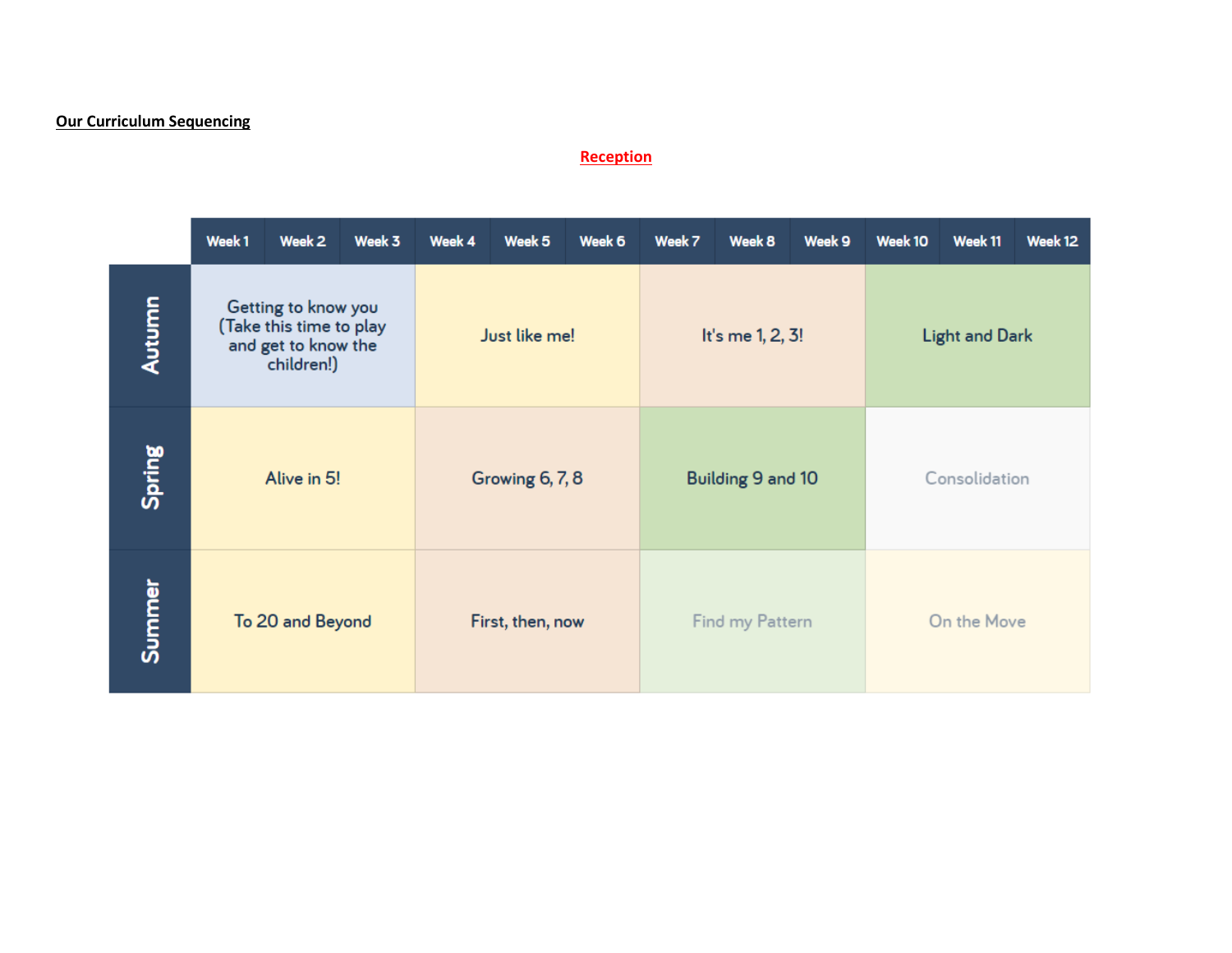| -en- |  |  |
|------|--|--|
|      |  |  |

Year 2 Year 3 Year 4 Year 5 Year 6

|        | Week <sub>1</sub><br>Week <sub>2</sub><br>Week 3 | Week 4 | Week <sub>5</sub>                         | Week 6                                        | Week 7                                        | Week 8                                      | Week 9                                      | Week 10              | Week 11       | Week 12       |
|--------|--------------------------------------------------|--------|-------------------------------------------|-----------------------------------------------|-----------------------------------------------|---------------------------------------------|---------------------------------------------|----------------------|---------------|---------------|
| Autumn | <b>Number: Place Value</b><br>(within 10)        |        | Number: Addition and Subtraction          | (within 10)                                   |                                               | Geometry:<br>Shape                          | Number: Place<br>Value (within<br>20)       | Consolidation        |               |               |
| Spring | Number: Addition and Subtraction<br>(within 20)  |        | <b>Number: Place Value</b><br>(within 50) |                                               |                                               | <b>Measurement:</b><br>Length and<br>Height | Measurement:<br><b>Weight and</b><br>Volume |                      | Consolidation |               |
| Summer | <b>Number: Multiplication</b><br>and Division    |        | Number:<br><b>Fractions</b>               | Position and<br>Geometry:<br><b>Direction</b> | <b>Number: Place</b><br>Value<br>(within 100) |                                             | Measurement:<br>Money                       | Measurement:<br>Time |               | Consolidation |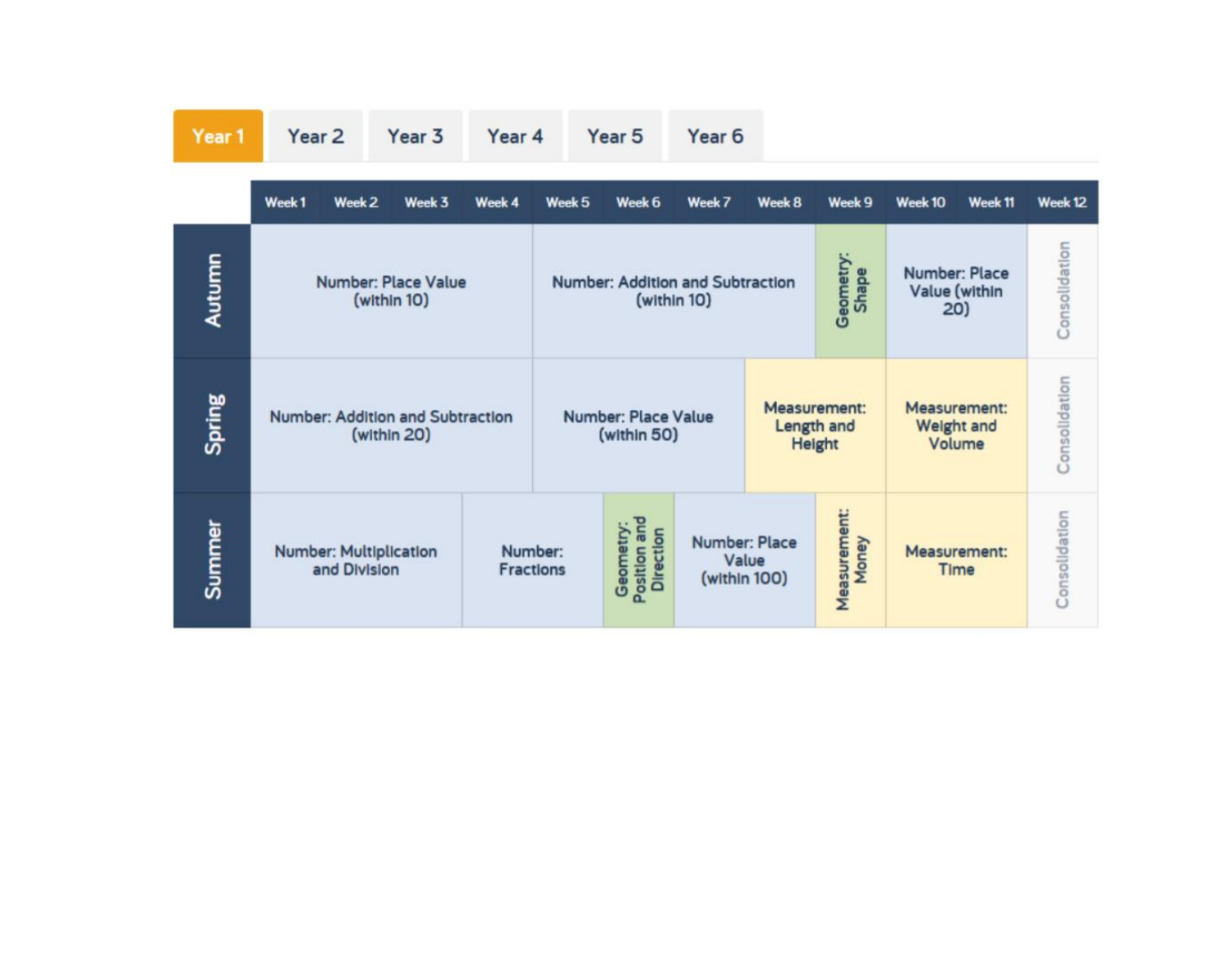|        | Week <sub>1</sub><br>Week 2                | Week 3 | Week 4                           | Week 5                                                                 | Week 6                                  | Week 7 | Week 8 | Week 9                                                   | Week 10 | Week 11        | Week 12       |
|--------|--------------------------------------------|--------|----------------------------------|------------------------------------------------------------------------|-----------------------------------------|--------|--------|----------------------------------------------------------|---------|----------------|---------------|
| Autumn | <b>Number: Place Value</b>                 |        | Number: Addition and Subtraction |                                                                        | Measurement:<br>Money                   |        |        | Number:<br>Multiplication<br>and Division                |         |                |               |
| Spring | Number:<br>Multiplication<br>and Division  |        | <b>Statistics</b>                |                                                                        | <b>Geometry: Properties of</b><br>Shape |        |        | <b>Number: Fractions</b>                                 |         |                | Consolidation |
| Summer | Geometry: Position and<br><b>Direction</b> |        |                                  | Problem<br>Measurement:<br>solving and<br>efficient<br>Time<br>methods |                                         |        |        | Measurement: Mass,<br>Capacity and<br><b>Temperature</b> |         | Investigations |               |

Year 5

Year 6

Year 1

Year 2

Year 3

Year 4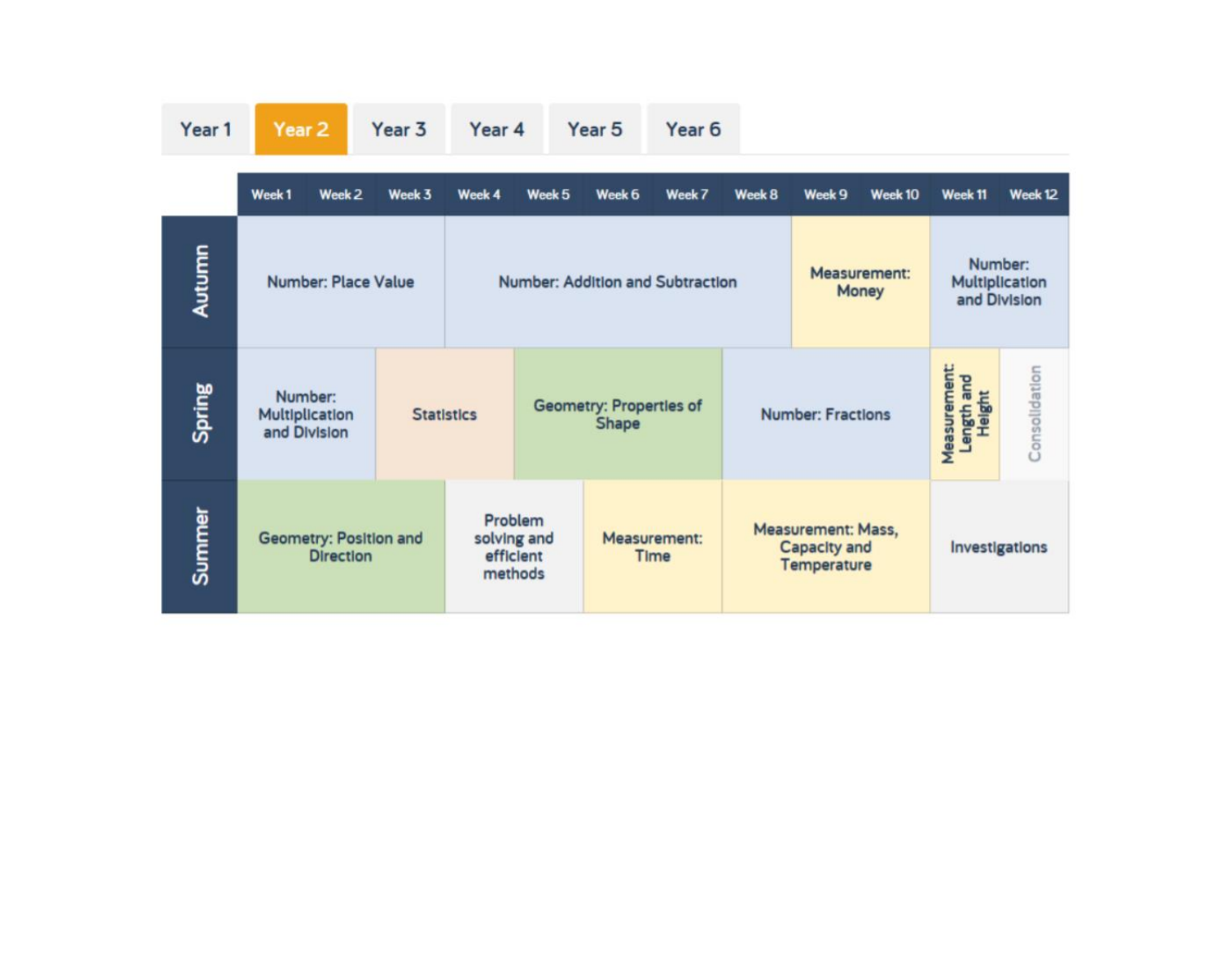| Year 1 | Year <sub>2</sub>                             | Year 3 | Year 4                | Year <sub>5</sub>                | Year <sub>6</sub>                           |                                               |                                          |               |
|--------|-----------------------------------------------|--------|-----------------------|----------------------------------|---------------------------------------------|-----------------------------------------------|------------------------------------------|---------------|
|        | Week <sub>1</sub><br>Week <sub>2</sub>        | Week 3 | Week 4                | Week 6<br>Week 5                 | Week 7<br>Week 8                            | Week 9                                        | Week <sub>10</sub><br>Week <sub>11</sub> | Week 12       |
| Autumn | Number: Place Value                           |        |                       | Number: Addition and Subtraction |                                             | <b>Number: Multiplication</b><br>and Division | Consolidation                            |               |
| Spring | <b>Number: Multiplication</b><br>and Division |        | Measurement:<br>Money | <b>Statistics</b>                | <b>Measurement: Length</b><br>and Perimeter | Number:<br>Fractions                          | Consolidation                            |               |
| Summer | <b>Number: Fractions</b>                      |        |                       | <b>Measurement: Time</b>         | Geometry:<br>Properties of<br>Shape         |                                               | <b>Measurement: Mass and</b><br>Capacity | Consolidation |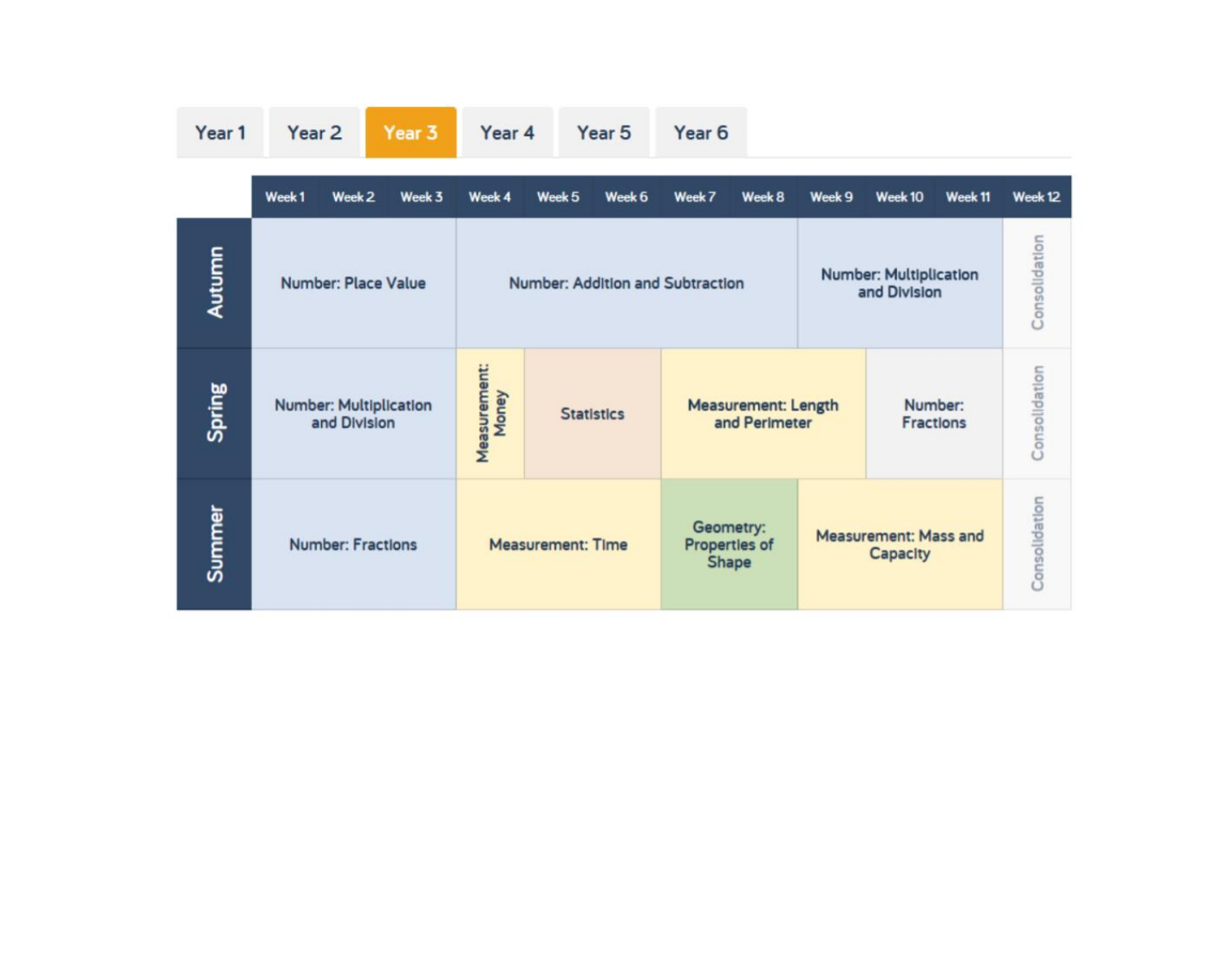| Year 1 |  |
|--------|--|

Year 2 Year 3

Year 4

Year 5 Year 6

|        | Week1<br>Week <sub>2</sub>                    | Week 3                                                                         | Week 4                | Week 5                   | Week 6            | Week 7                                        | Week 8 | Week 9                                                                            | Week 10       | Week 11 | Week 12 |
|--------|-----------------------------------------------|--------------------------------------------------------------------------------|-----------------------|--------------------------|-------------------|-----------------------------------------------|--------|-----------------------------------------------------------------------------------|---------------|---------|---------|
| Autumn | Number: Place Value                           | Measurement:<br>Length and<br>Perimeter<br>Number: Addition and<br>Subtraction |                       |                          |                   | <b>Number: Multiplication</b><br>and Division |        |                                                                                   | Consolidation |         |         |
| Spring | <b>Number: Multiplication</b><br>and Division |                                                                                | Measurement:<br>Area  | <b>Number: Fractions</b> |                   |                                               |        | <b>Number: Decimals</b>                                                           | Consolidation |         |         |
| Summer | Number:<br><b>Decimals</b>                    |                                                                                | Measurement:<br>Money | Measurement:<br>Time     | <b>Statistics</b> |                                               |        | Position and<br>Geometry:<br><b>Direction</b><br>Geometry: Properties of<br>Shape |               |         |         |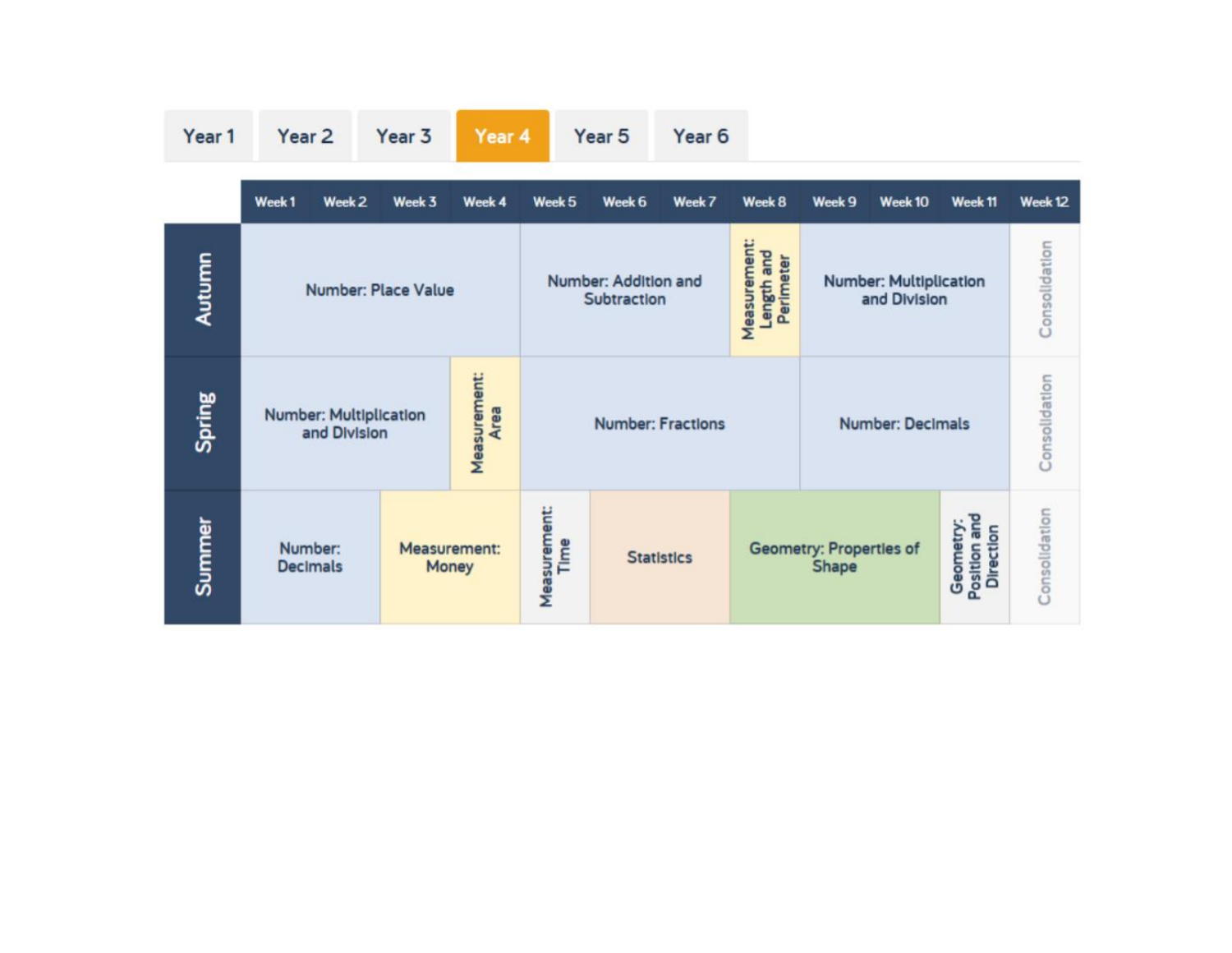| Year 1 | Year <sub>2</sub>                             |                   | Year 3 | Year 4 |                                                                    | Year 5                                                                            | Year <sub>6</sub> |        |                                                   |                                               |                               |               |
|--------|-----------------------------------------------|-------------------|--------|--------|--------------------------------------------------------------------|-----------------------------------------------------------------------------------|-------------------|--------|---------------------------------------------------|-----------------------------------------------|-------------------------------|---------------|
|        | Week <sub>1</sub>                             | Week <sub>2</sub> | Week 3 | Week 4 | Week 5                                                             | Week 6                                                                            | Week 7            | Week 8 | Week 9                                            | Week <sub>10</sub>                            | Week <sub>11</sub>            | Week 12       |
| Autumn | <b>Number: Place Value</b>                    |                   |        |        | Number:<br><b>Addition and</b><br><b>Statistics</b><br>Subtraction |                                                                                   |                   |        | Number:<br>Multiplication<br>and Division         | Measurement:<br>Perimeter and<br>Area         | Consolidation                 |               |
| Spring | <b>Number: Multiplication</b><br>and Division |                   |        |        | <b>Number: Fractions</b>                                           |                                                                                   |                   |        |                                                   | Number:<br><b>Decimals and</b><br>Percentages | Consolidation                 |               |
| Summer | <b>Number: Decimals</b>                       |                   |        |        |                                                                    | Geometry:<br>Position and<br>Direction<br><b>Geometry: Properties of</b><br>Shape |                   |        | Measurement:<br><b>Converting</b><br><b>Units</b> |                                               | <b>Measurement:</b><br>Volume | Consolidation |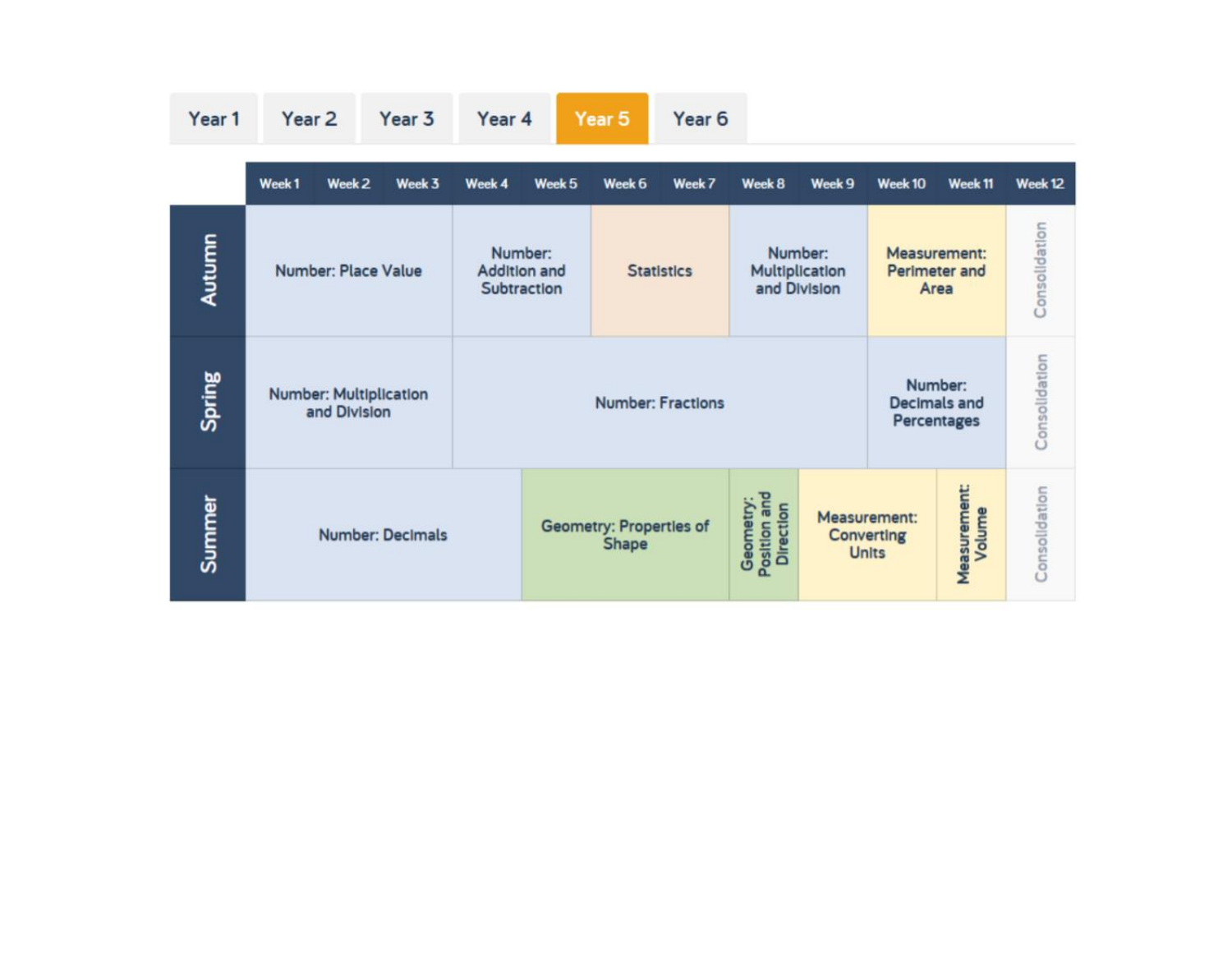| Year 1 | Year <sub>2</sub>                      | Year 3<br>Year 4                                                     |        | Year <sub>6</sub><br>Year 5 |                                                       |                                                                          |                |         |               |               |
|--------|----------------------------------------|----------------------------------------------------------------------|--------|-----------------------------|-------------------------------------------------------|--------------------------------------------------------------------------|----------------|---------|---------------|---------------|
|        | Week <sub>1</sub><br>Week <sub>2</sub> | Week 4<br>Week 3                                                     | Week 5 | Week 6                      | Week 7                                                | Week 8                                                                   | Week 9         | Week 10 | Week 11       | Week 12       |
| Autumn | <b>Number: Place</b><br>Value          | Number: Addition, Subtraction,<br><b>Multiplication and Division</b> |        |                             | Geometry:<br>Position and<br><b>Number: Fractions</b> |                                                                          |                |         |               | Consolidation |
| Spring | Number:<br><b>Decimals</b>             | Number:<br>Percentages                                               |        | Number:<br>Algebra          | Measurement:<br>Converting<br>Units                   | Measurement:<br>Perimeter,<br><b>Number: Ratio</b><br>Area and<br>Volume |                |         |               | Consolidation |
| Summer | Geometry:<br>Properties of<br>Shape    | <b>Problem Solving</b>                                               |        |                             | <b>Statistics</b>                                     |                                                                          | Investigations |         | Consolidation |               |